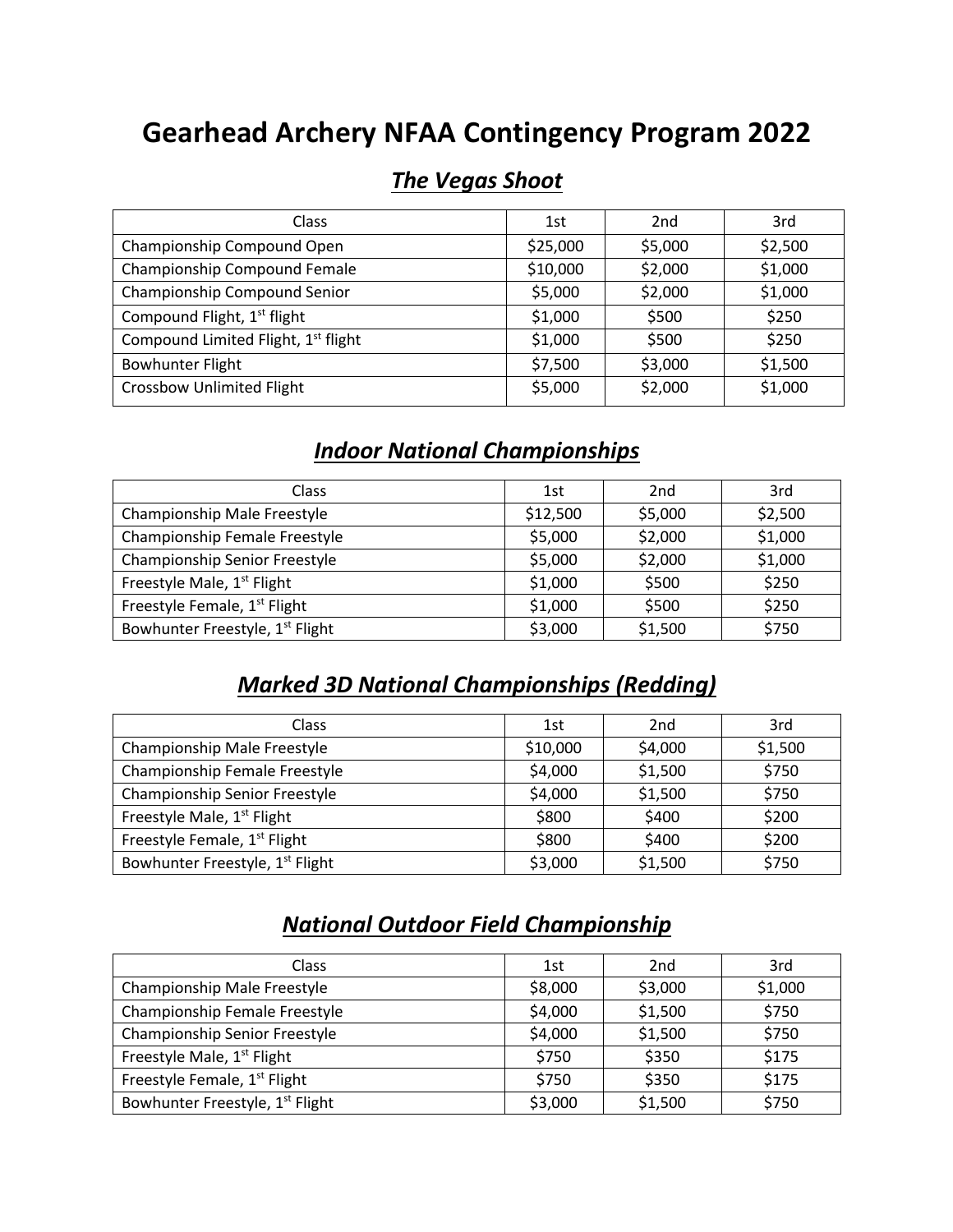## *First Dakota Classic*

| <b>Class</b>                            | 1st     | 2 <sub>nd</sub> | 3rd     |
|-----------------------------------------|---------|-----------------|---------|
| Championship Compound Open              | \$8,000 | \$3,000         | \$1,000 |
| Championship Compound Female            | \$4,000 | \$1,500         | \$750   |
| Championship Compound Senior            | \$4,000 | \$1,500         | \$750   |
| Compound Flight, 1 <sup>st</sup> flight | \$750   | \$350           | \$175   |
| Compound Limited Flight, 1st flight     | \$750   | \$350           | \$175   |
| <b>Bowhunter Flight</b>                 | \$3,000 | \$1,500         | \$750   |

## *The Rushmore Rumble*

| <b>Class</b>                                    | 1st     | 2 <sub>nd</sub> | 3rd     |
|-------------------------------------------------|---------|-----------------|---------|
| Championship Compound Open                      | \$8,000 | \$3,000         | \$1,000 |
| Championship Compound Female                    | \$4,000 | \$1,500         | \$750   |
| Championship Compound Senior                    | \$4,000 | \$1,500         | \$750   |
| Compound Flight, 1 <sup>st</sup> flight         | \$750   | \$350           | \$175   |
| Compound Limited Flight, 1 <sup>st</sup> flight | \$750   | \$350           | \$175   |
| <b>Bowhunter Flight</b>                         | \$3,000 | \$1,500         | \$750   |

The Shooter must be wearing Gearhead Archery apparel and pre-register with Gearhead before the shoot.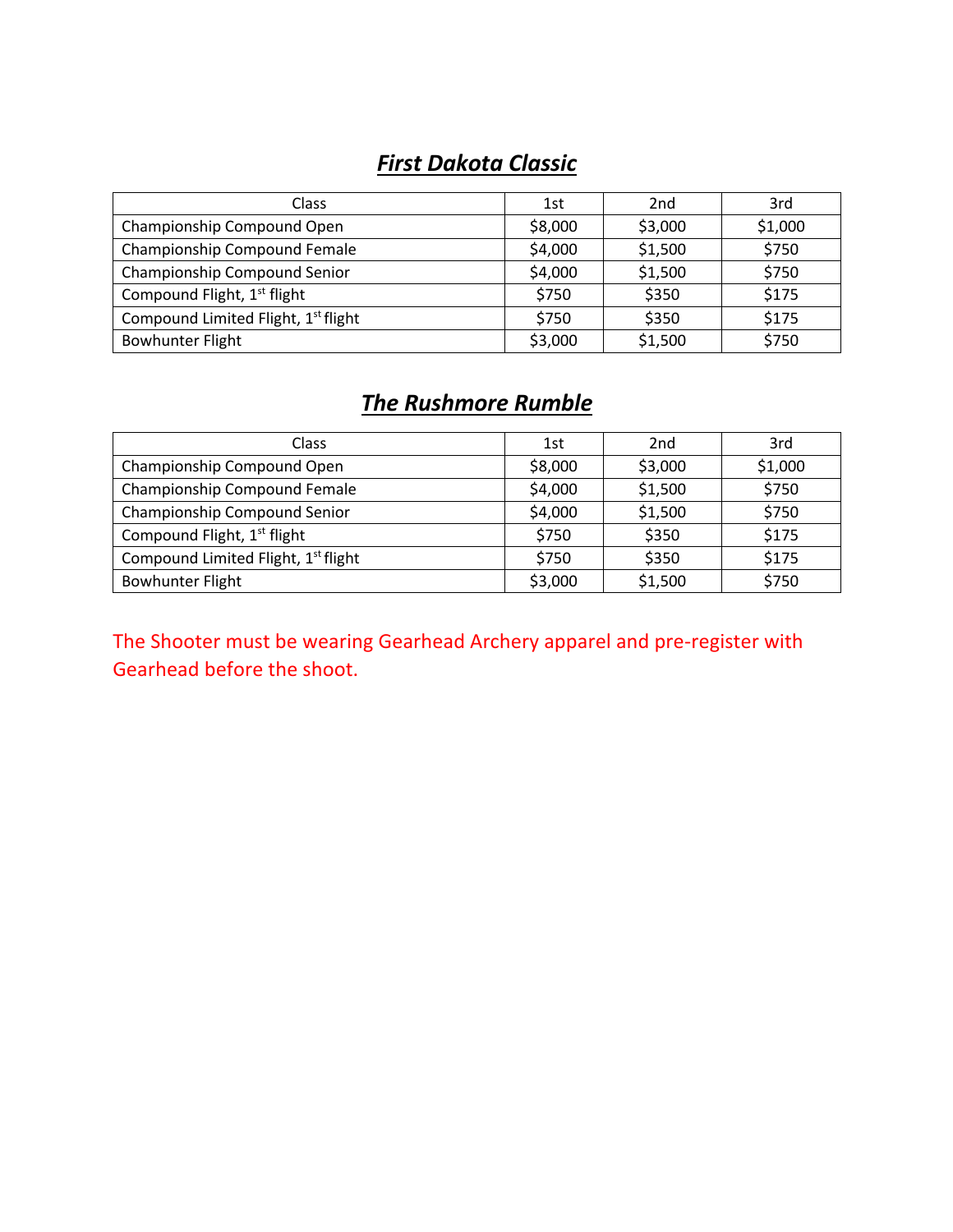## **Gearhead Archery IBO Contingency Program 2022**

| Class              | 1st      | 2nd     | 3rd     |
|--------------------|----------|---------|---------|
| <b>PMR</b>         | \$12,500 | \$5,000 | \$2,000 |
| <b>PFR</b>         | \$7,500  | \$3,000 | \$1,000 |
| <b>PSR</b>         | \$7,500  | \$3,000 | \$1,000 |
| <b>PHC</b>         | \$3,000  | \$1500  | \$750   |
| <b>SPM</b>         | \$1,000  | \$500   | \$250   |
| <b>MBO</b>         | \$750    | \$350   | \$175   |
| <b>MSR</b>         | \$750    | \$350   | \$175   |
| <b>FBO</b>         | \$750    | \$350   | \$175   |
| <b>MBR</b>         | \$500    | \$250   | \$100   |
| <b>VET</b>         | \$500    | \$250   | \$100   |
| <b>FBR</b>         | \$500    | \$250   | \$100   |
| <b>AHC</b>         | \$500    | \$250   | \$100   |
| <b>MCBH</b>        | \$500    | \$250   | \$100   |
| <b>SMC</b>         | \$500    | \$250   | \$100   |
| <b>X-BOW Class</b> | \$5,000  | \$2,000 | \$1,000 |

The 3 legs of the Triple Crown and the World Championships

**The Shooter must be wearing Gearhead Archery apparel and preregister with Gearhead before the shoot. The Class must have at least 10 participants to be eligible for contingency. No contingency paid on virtual bow shoots.**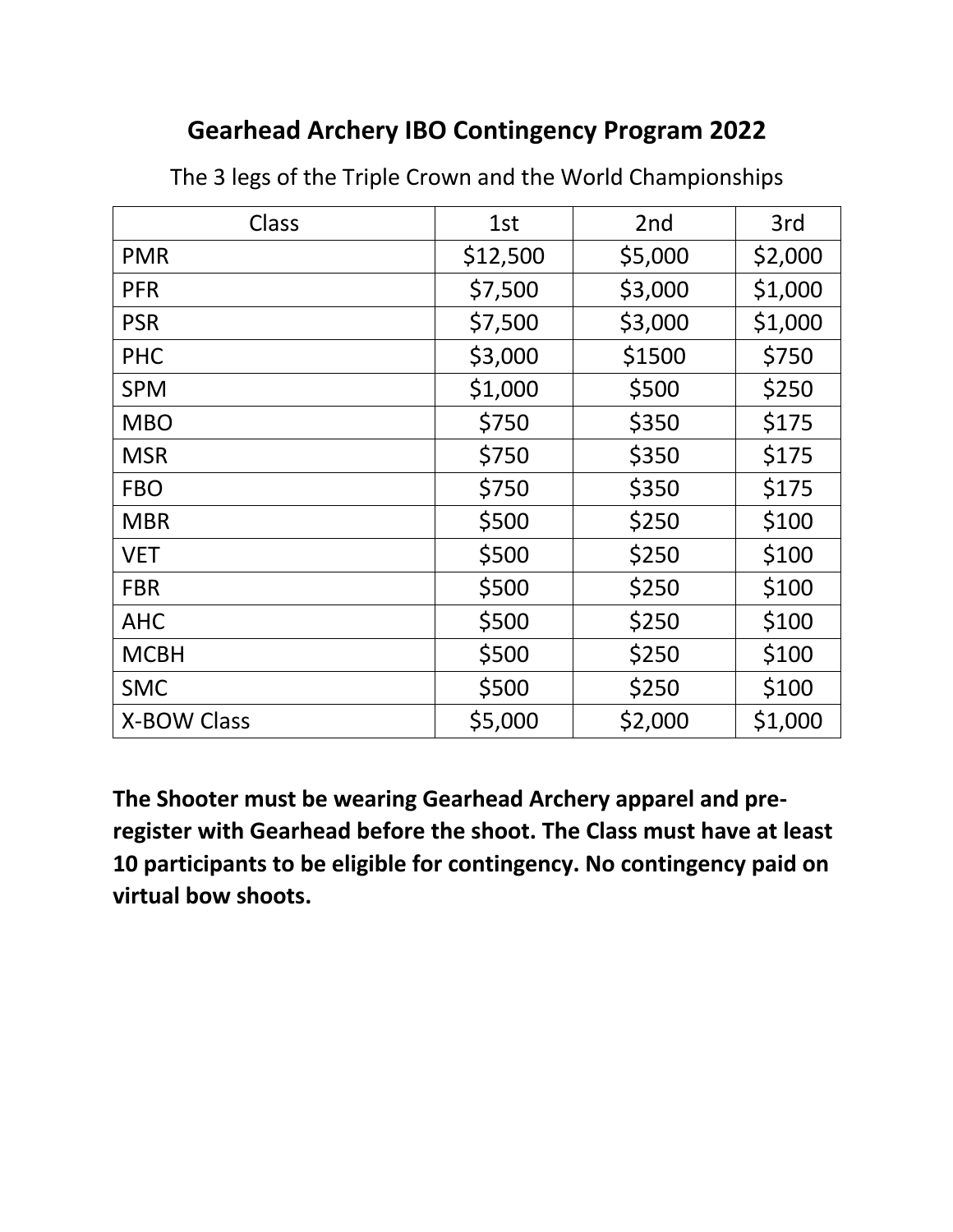| Class                | 1 <sup>st</sup> | 2 <sub>nd</sub> | 3 <sup>rd</sup> |
|----------------------|-----------------|-----------------|-----------------|
| Open Pro             | \$12,500        | \$5,000         | \$2,000         |
| Known Pro            | \$10,000        | \$3,000         | \$1,000         |
| Women's Pro          | \$7,500         | \$2,000         | \$1,000         |
| <b>Senior Pro</b>    | \$5,000         | \$2,000         | \$1,000         |
| Crossbow 45          | \$5,000         | \$2,000         | \$1,000         |
| Semi-Pro             | \$2,000         | \$1,000         | \$500           |
| Known 50             | \$2,000         | \$1,000         | \$500           |
| Senior Known 50      | \$1,500         | \$750           | \$350           |
| Women's Known 50     | \$1,500         | \$750           | \$350           |
| Men's Open 45        | \$1,500         | \$750           | \$350           |
| Known 45             | \$1,000         | \$750           | \$350           |
| <b>Senior Master</b> | \$1,000         | \$500           | \$250           |
| Senior Known         | \$1,000         | \$500           | \$250           |
| Women's Open 45      | \$1,000         | \$500           | \$250           |
| Men's Pins 45        | \$1,000         | \$500           | \$250           |
| Crossbow             | \$1,000         | \$500           | \$250           |
| Women's Known 45     | \$750           | \$350           | \$175           |
| Women's Known 40     | \$750           | \$350           | \$175           |
| Men's Open 40        | \$750           | \$350           | \$175           |
| Known 40             | \$750           | \$350           | \$175           |
| <b>Super Seniors</b> | \$500           | \$250           | \$100           |
| Super Senior Known   | \$500           | \$250           | \$100           |
| <b>Senior Mens</b>   | \$500           | \$250           | \$100           |
| Senior Master Known  | \$500           | \$250           | \$100           |
| Men's Pins 40        | \$500           | \$250           | \$100           |
| <b>Senior Pins</b>   | \$500           | \$250           | \$100           |
| Men's Pins 30        | \$500           | \$250           | \$100           |
| Women's Pins 40      | \$500           | \$250           | \$100           |
| Women's Pins 30      | \$500           | \$250           | \$100           |

# **Gearhead Archery ASA Pro/Am Contingency Program 2022**